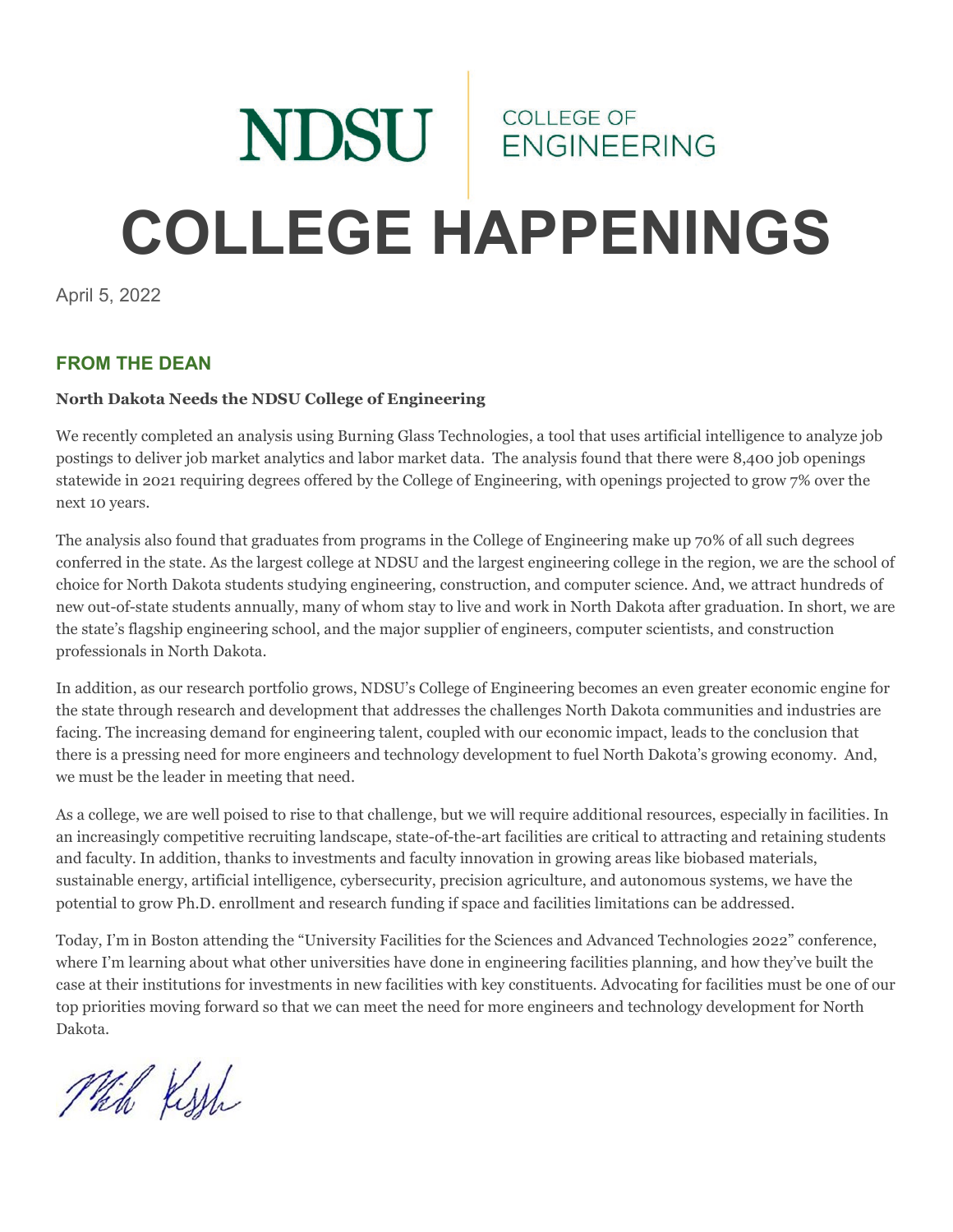## **IN THE NEWS**

[Engineering faculty member granted patent](https://www.ndsu.edu/news/view/detail/68074/)

[NDSU team takes first place in autonomous snowplow competition](https://www.ndsu.edu/news/view/detail/68009/)

[Engineering students earn national recognition](https://www.ndsu.edu/news/view/detail/67981/)

[Computer science faculty member featured in Infosecurity Magazine online summit](https://www.ndsu.edu/news/view/detail/67950/)

[NDSU listed among Cyber Skyline Cyber power rankings](https://www.ndsu.edu/news/view/detail/67928/)

[NDSU wins awards at Clean Snowmobile Challenge](https://www.ndsu.edu/news/view/detail/67900/)

[NDSU engineering students win awards for "clean snowmobile"](https://news.prairiepublic.org/local-news/2022-03-24/ndsu-engineering-students-win-awards-for-clean-snowmobile) (Prairie Public)

[NDSU engineering students win awards at Clean Snowmobile Challenge](https://www.devilslakejournal.com/story/news/2022/03/29/ndsu-engineering-students-win-awards-clean-snowmobile-challenge/7153639001/) (Devils Lake Journal)

[NDSU engineering students earn national recognition](https://www.grandforksherald.com/prairie-business/ndsu-engineering-students-earn-national-recognition) (Grand Forks Herald)

#### **CONGRATULATIONS**

Please let *[College Happenings](mailto:kyle.bosch@ndsu.edu)* know about honors, awards, new grants and other announcements so we can share them with other faculty and staff.

#### **UPCOMING EVENTS**

Wednesday, April 6, **Strategies of Antiracist Action in STEM Labs**. This virtual session is presented by Dr. Bala Chaudhary from Dartmouth College. 11:00 a.m. – 12:00 p.m. [Register here.](https://docs.google.com/forms/d/1dOFUwijDA2HWYEB8F6J0bj5U3DxGLdqWxRZ2D8-p5ok/viewform?edit_requested=true)

Thursday, April 7, **North Dakota Essential Understandings Lunch Training**. This lunch and learn will focus on learning how to build better relationships with Native American students, 11:30 a.m. – 1:00 p.m. in the Memorial Union Hidatsa Room or on Zoom. [Register Here.](https://ndstate.co1.qualtrics.com/jfe/form/SV_06YaAGcSfBhbnVA)

Tuesday, April 19, **61st NDSU Faculty Lectureship**. Dr. Paul Carson will present "Two Years on a Pandemic Frontline: Lessons Learned and Reflections for the Academy." 3:00 p.m. in the Memorial Union Anishinaabe Theater.

Thursday, May 5, **Senior Design Expo**. The Spring Senior Design Expo will showcase capstone projects from all departments in the College of Engineering. Noon – 4:00 p.m. in the NDSU Oceti Sakowin Ballroom.

Friday, May 13, **College of Engineering Ring and Pin Ceremony**. This ceremony is a blending of two significant and celebratory events, the Order of the Engineer and the Pledge of the Computing Professional. 3:00 p.m. in AG Hill 112.

Saturday, May 14, **NDSU 2022 Spring Commencement**. 10:00 a.m. in the Fargodome. Faculty and staff who wish to participate in the academic processional along with our graduation class will wear caps and gowns. [Register here.](https://www.ndsu.edu/commencement/facstaff/)

#### **COLLEGE AWARD NOMINATIONS**

Each year the College of Engineering is proud to recognize the outstanding accomplishments of our faculty, staff and graduate students in the areas of teaching, research and service.

Nominations for our annual teaching and research awards are open through April 15. Nominations for our annual staff awards are open through July 15.

For more information on how to nominate a colleague and for a look at past winners head to our [College Awards website.](https://www.ndsu.edu/coe/faculty_staff/college_awards/)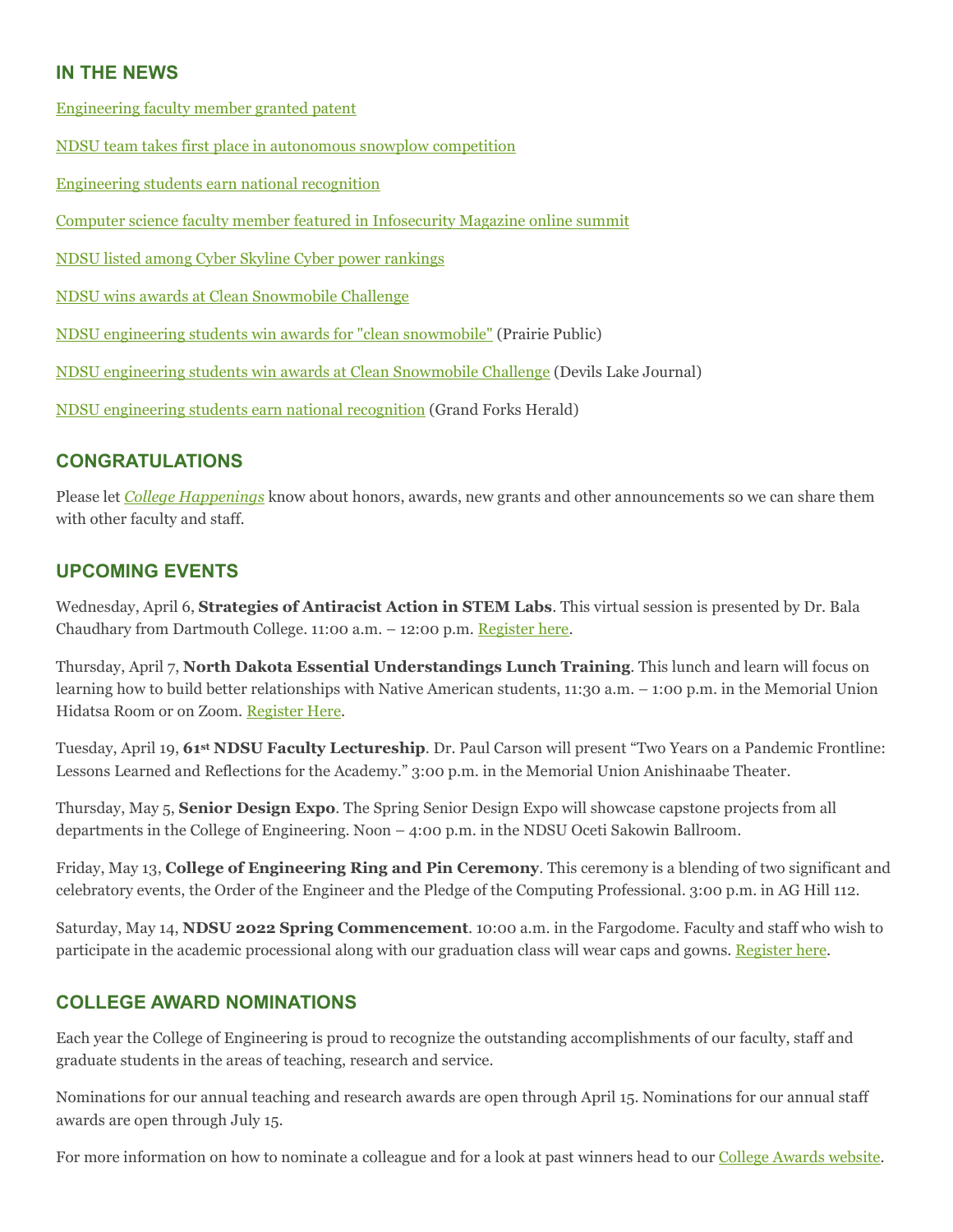# **FOREIGN INFLUENCE AND FEDERAL GRANTS**

Over the last several years, there has been increasing concern at the federal level regarding the potential for foreign influence in scientific research. Federal funding agencies are pushing for **commitment transparency** – transparency and reporting of all research activities, domestic and foreign in the review of funding applications.

Researchers seeking federal funds are being asked to:

- **Disclose to Sponsors** Ensure Biosketches, Current and Pending support, and Collaborators and Other Affiliations information is updated to reflect the requirements of the funding agency prior to submission grant applications.
	- o **[More information](https://www.ndsu.edu/research/for_researchers/foreigninfluence/funding_agency_information/)** about the requirements for the National Institutes of Health, National Science Foundation, Department of Defense, and the Department of Energy are available on the Research and Creative Activity website.
- **Disclose to the University:**
	- o Disclose financial and in-kind interests as needed (Initial and annual disclosure of Significant Financial Interest).
	- o Discuss any invitations to join Foreign Talent Programs with your department chair/head, dean, or VP.
	- o Disclose any affiliations with foreign entities to [NDSU.COIC@ndsu.edu.](mailto:NDSU.COIC@ndsu.edu)
	- o Ensure requirements of any affiliations do not violate NDSU policies (more information can be found at [\(https://www.ndsu.edu/research/for\\_researchers/foreigninfluence/\)](https://www.ndsu.edu/research/for_researchers/foreigninfluence/)

For questions about how these evolving requirements impact your upcoming proposals, please visit the Foreign Influence [and Federal Grants](https://www.ndsu.edu/research/for_researchers/foreigninfluence/) website or contact one of the individuals below:

- Grant Proposals [Val Kettner](mailto:Val.Kettner@ndsu.edu)
- Conflict of Interest [Amanda Wilkinson](mailto:Amanda.Wilkinson@ndsu.edu) o[r Kristy Shirley](mailto:Kristy.Shirley@ndsu.edu)
- International Travel, Collaborations or Export control [Sharon May](mailto:Sharon.May@ndsu.edu)

## **FUNDING OPPORTUNITIES**

#### **NSF: Research Experiences for Undergraduates**

The Research Experiences for Undergraduates (REU) program [\[NSF 19-582\]](https://ndsu.us19.list-manage.com/track/click?u=6c5d98a898bad27df38e6394a&id=28cc9b135b&e=ca813aff99) supports active research participation by undergraduate students in any of the areas of research funded by the National Science Foundation. REU projects involve students in meaningful ways in ongoing research programs or in research projects specifically designed for the REU program. This solicitation features two mechanisms for support of student research: (1) *REU Sites* are based on independent proposals to initiate and conduct projects that engage a number of students in research. REU Sites may be based in a single discipline or academic department or may offer interdisciplinary or multi-department research opportunities with a coherent intellectual theme. Proposals with an international dimension are welcome. (2) *REU Supplements* may be included as a component of proposals for new or renewal NSF grants or cooperative agreements or may be requested for ongoing NSF-funded research projects.

#### *Deadline: August 24, 2022*

#### **NSF: Cybersecurity Innovation for Cyberinfrastructure**

The purpose of this **Dear Colleague Letter** (DCL) is to encourage the submission of novel and high impact proposals that advance sustainability in all aspects of computing to the [CISE Core programs](https://ndsu.us19.list-manage.com/track/click?u=6c5d98a898bad27df38e6394a&id=7029b31bb8&e=ca813aff99) (NSF 21-616).

This DCL invites transformative, cross-disciplinary and potentially clean slate approaches to enable sustainability across all levels of the entire computing stack from hardware to networking to software applications. Proposals are encouraged to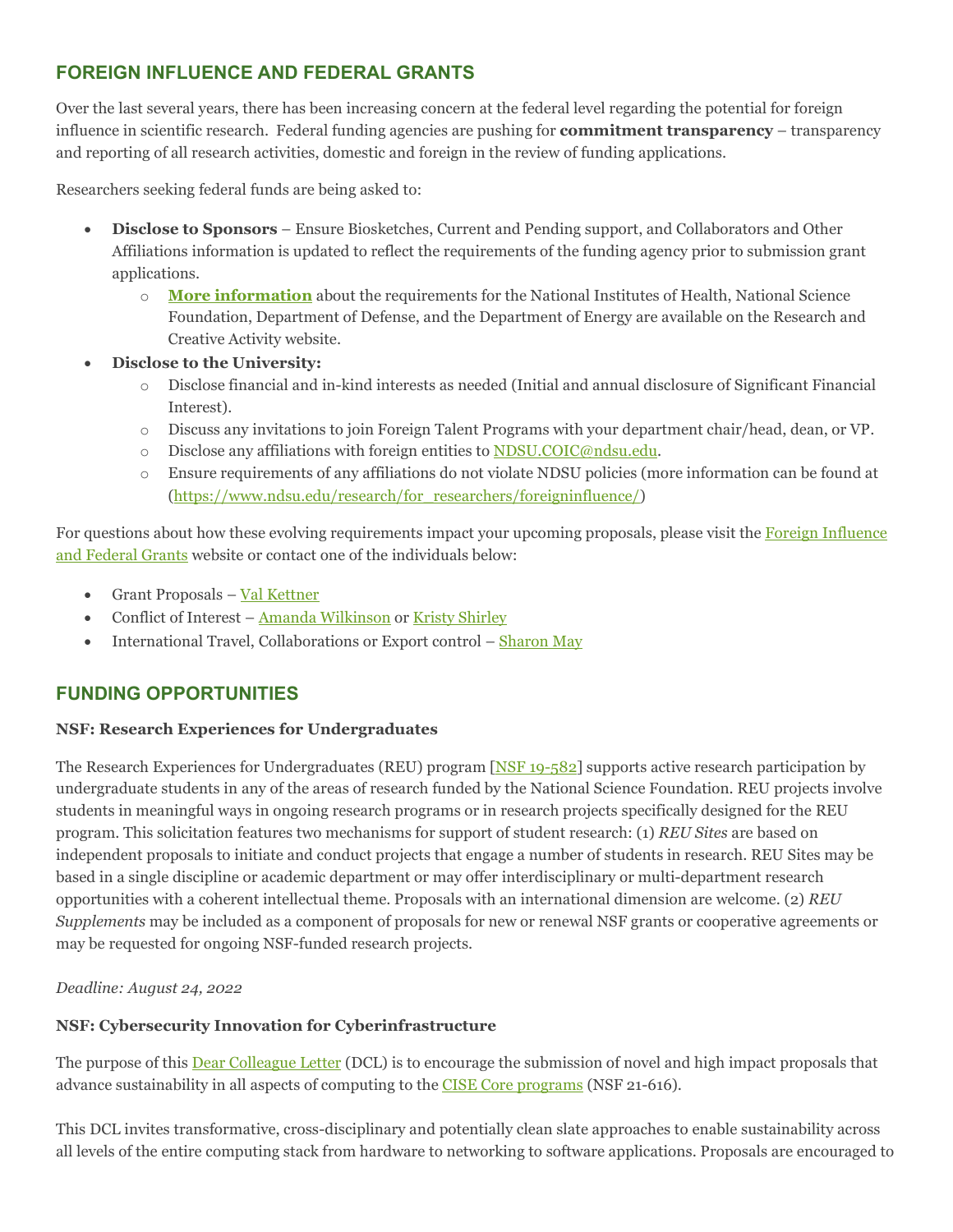consider diverse notions of sustainability and propose suitable metrics for quantifying impact. Traditional energy efficiency and power savings methods alone are not in scope for this DCL. Computing techniques for sustainability in other fields are not in scope for this DCL. This DCL seeks ambitious and forward-thinking proposals on Design for Sustainability in Computing along multiple dimensions that go beyond energy efficiency.

Se[e full letter](https://ndsu.us19.list-manage.com/track/click?u=6c5d98a898bad27df38e6394a&id=2e6f151374&e=ca813aff99) for more information.

## **RECENTLY FUNDED GRANTS**

- Yildirim Bora Suzen (PI), Yan Zhang (CPI). 2022 AIAA Design/Build/Fly Competition. \$5,000 from the University of North Dakota. 12/3/2021 - 4/1/2022.
- Ewumbua Monono (PI). Optimizing the Drying and Storage Conditions of Cannabidiol Hemp Grown in ND. \$35,462 from the ND Department of Agriculture. 2/16/2022 - 2/28/2023.
- Joao Paulo Cassol Flores (CPI). SOYGEN 3: Increasing Soybean Genetic Gain for Yield and Seed Composition by Developing Tools, Know-How and Community Among Public Breeders in the NC US. \$49,996 from Ohio State University. 10/1/2021 - 9/30/2022.

# **RECENTLY SUBMITTED PROPOSALS**

- Syeed Md Iskander (PI). Engineering landfill daily covers with agricultural waste-derived biochar for controlling the movement of Per and Polyfluoroalkyl Substances in leachate. \$12,000 from the NDSU Foundation and Alumni Association. 6/1/2022 - 12/31/2022.
- Youjin Jang (PI). Effect of Indoor Environmental Quality of University Classrooms on Physiological/Psychophysical Responses and Learning Performance of Students. \$5,000 from the NDSU Foundation and Alumni Association. 5/23/2022 - 1/31/2023.

## **RECENT PUBLICATIONS**

*For 2022, 35 publications by authors with the College of Engineering affiliation have appeared in various journals, according to the ISI Web of Science and submissions from faculty. Here are some of the most recent publications:*

- Bulathsinghalage, Chanaka, and Lu Liu. 2021. "A Heuristic Strategy for Multi-Mapping Reads to Enhance Hi-C Data." In *2021 IEEE 21st International Conference on Bioinformatics and Bioengineering (IEEE BIBE 2021)*. New York: IEEE. [https://doi.org/10.1109/BIBE52308.2021.9635215.](https://doi.org/10.1109/BIBE52308.2021.9635215)
- Ge, Ruisi, Ryan Striker, and Benjamin Braaten. 2022. "A Study on Conformal Metasurface Influences on Passive Beam Steering." *Electronics* 11 (5): 674[. https://doi.org/10.3390/electronics11050674.](https://doi.org/10.3390/electronics11050674)
- Haidous, Ali, William Oswald, Hritom Das, and Na Gong. 2022. "Content-Adaptable ROI-Aware Video Storage for Power-Quality Scalable Mobile Streaming." *IEEE Access* 10: 26830–48. [https://doi.org/10.1109/ACCESS.2022.3156274.](https://doi.org/10.1109/ACCESS.2022.3156274)
- Khalili, Abbas, Farhad Shirani, Elza Erkip, and Yonina C. Eldar. 2022. "MIMO Networks With One-Bit ADCs: Receiver Design and Communication Strategies." *IEEE Transactions on Communications* 70 (3): 1580–94. [https://doi.org/10.1109/TCOMM.2021.3133430.](https://doi.org/10.1109/TCOMM.2021.3133430)
- Pandey, Manish, Mehdi Jamei, Iman Ahmadianfar, Masoud Karbasi, A. S. Lodhi, and Xuefeng Chu. 2022. "Assessment of Scouring around Spur Dike in Cohesive Sediment Mixtures: A Comparative Study on Three Rigorous Machine Learning Models." *Journal of Hydrology* 606 (March): 127330. [https://doi.org/10.1016/j.jhydrol.2021.127330.](https://doi.org/10.1016/j.jhydrol.2021.127330)